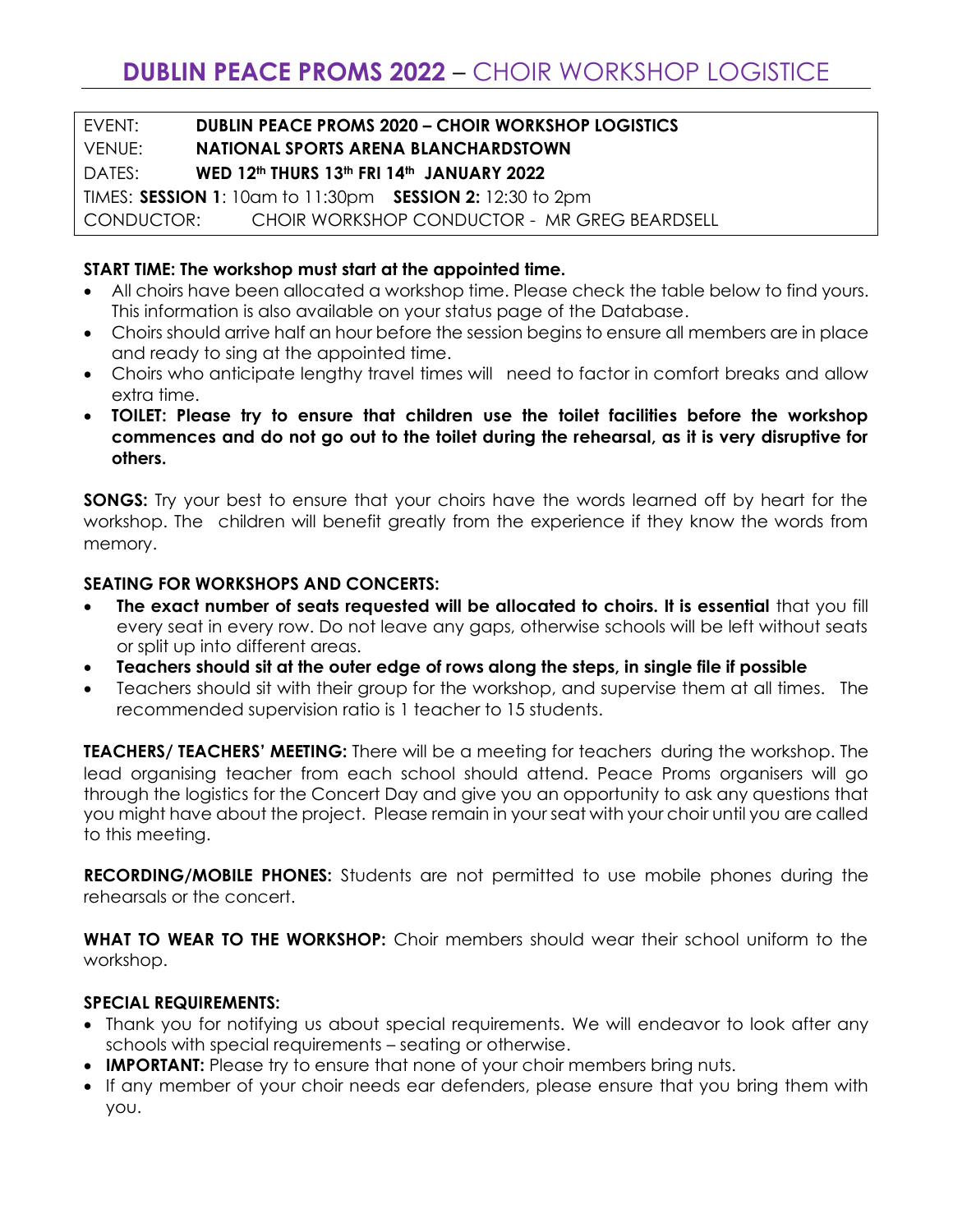### **ARRIVING & DEPARTING THE NATIONAL SPORTS ARENA**

- PLEASE HAVE THE NAME OF YOUR SCHOOL PRINTED ON AN A3 SHEET, ON THE FRONT WINDOW OF YOUR COACH.
- Please ensure that your driver knows the name of your school
- Please ensure that you have a mobile phone number for your coach driver, and that the driver has your mobile phone number.
- Please let your coach driver know the time that the workshop will end at.
- Coaches should pull up at the drop off area indicated on the map, where children can alight. Students will be escorted to their places from here.
- Coaches should then park as shown on the map.

#### **Bus Parking Plan: ARRIVAL**



|                            | Bus entry entrance to To pull up to the drop off area and then continue |
|----------------------------|-------------------------------------------------------------------------|
| drop off point             | to the parking areas                                                    |
| entry<br><b>B</b> us<br>TΟ | car Follow the route to where buses will be split into 2                |
| parking position           | categories - Large bus and small bus                                    |
|                            | Large bus entrance to Large buses to follow this route to parking space |
| parking areas              | on a gravel area beside the car wash in the NAC                         |
|                            | car park                                                                |
|                            | Small bus entrance to Small buses to follow this route to parking space |
| parking areas              | at the multi-sport pitches                                              |